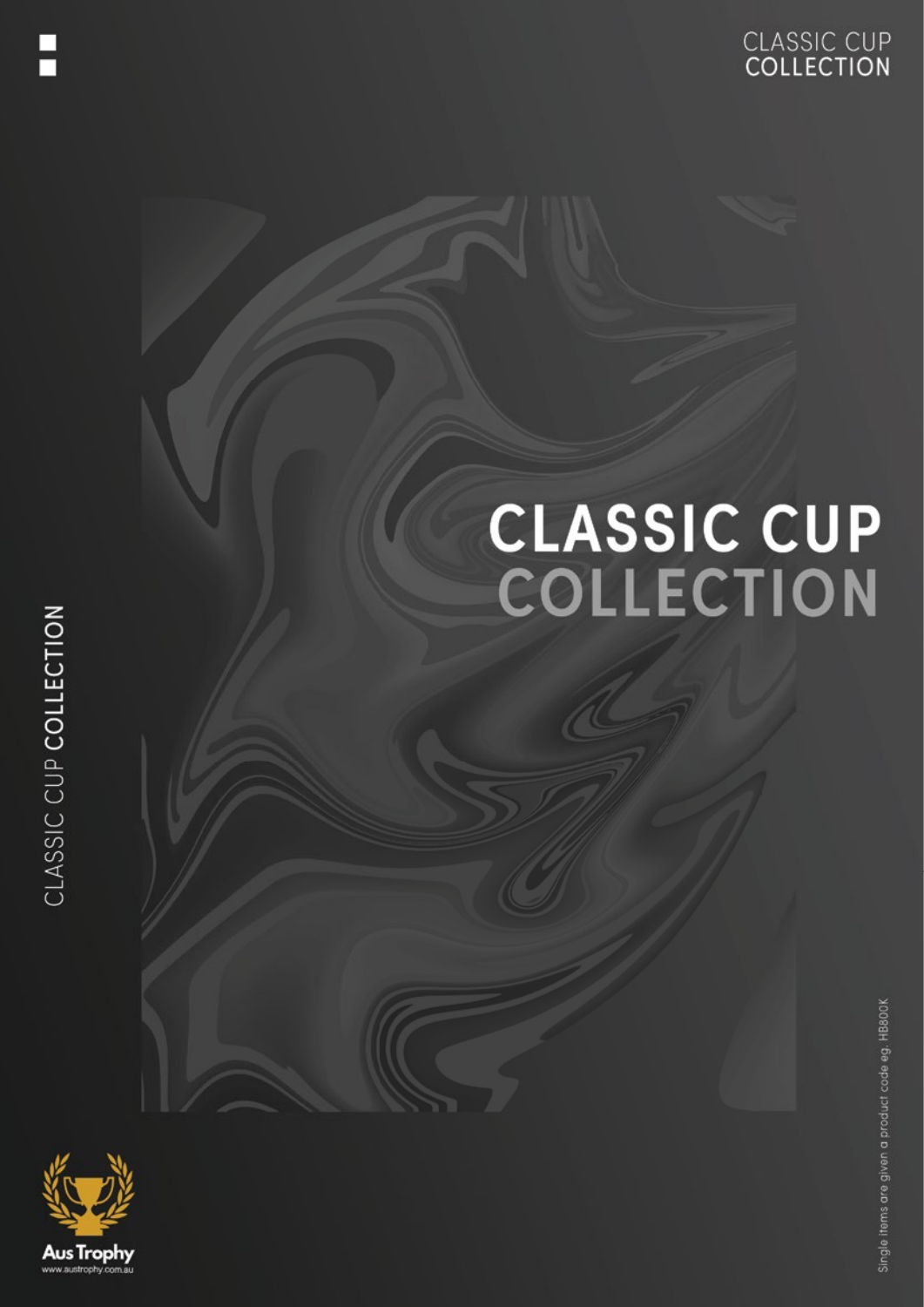

Ë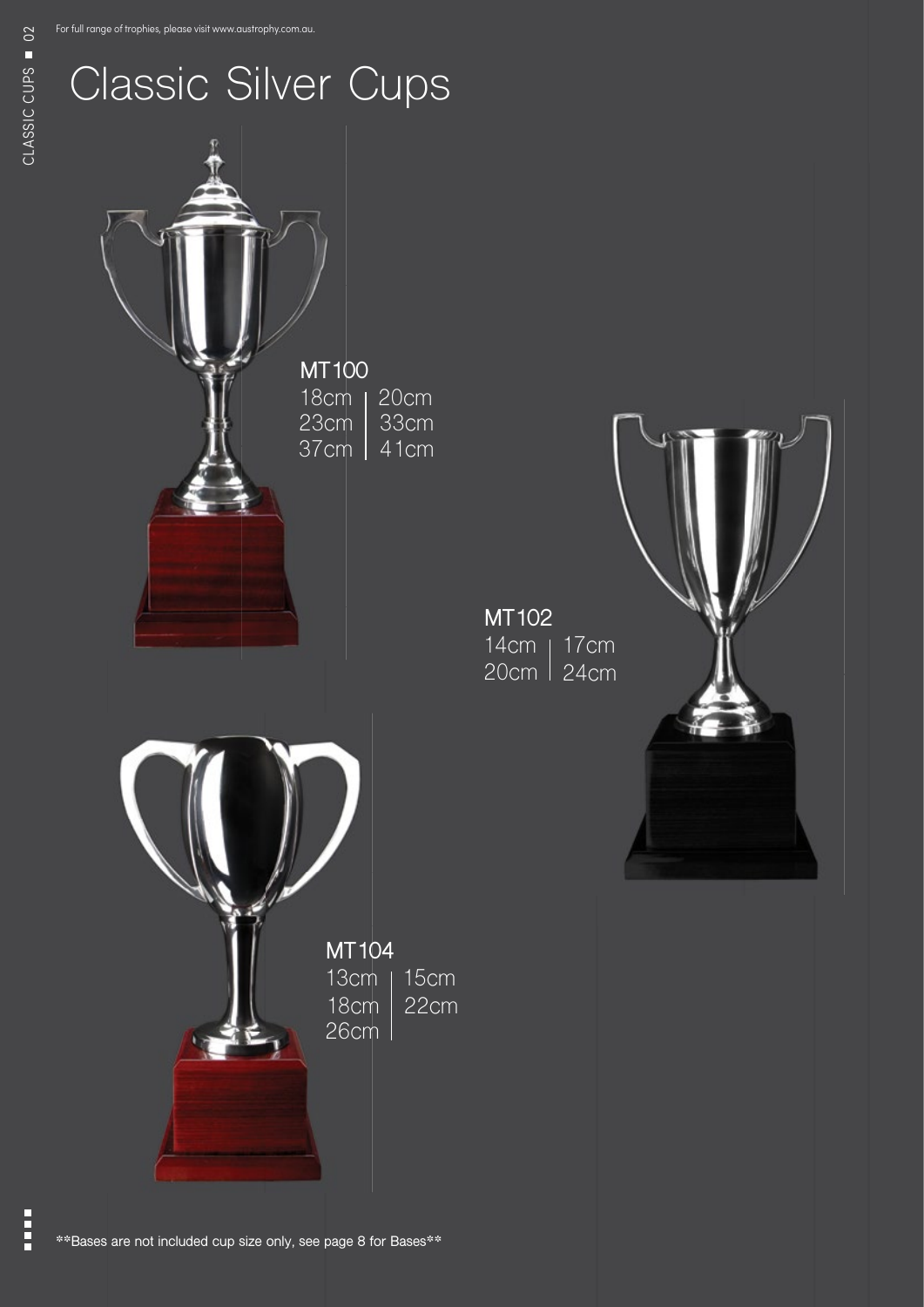## Classic Silver Cups

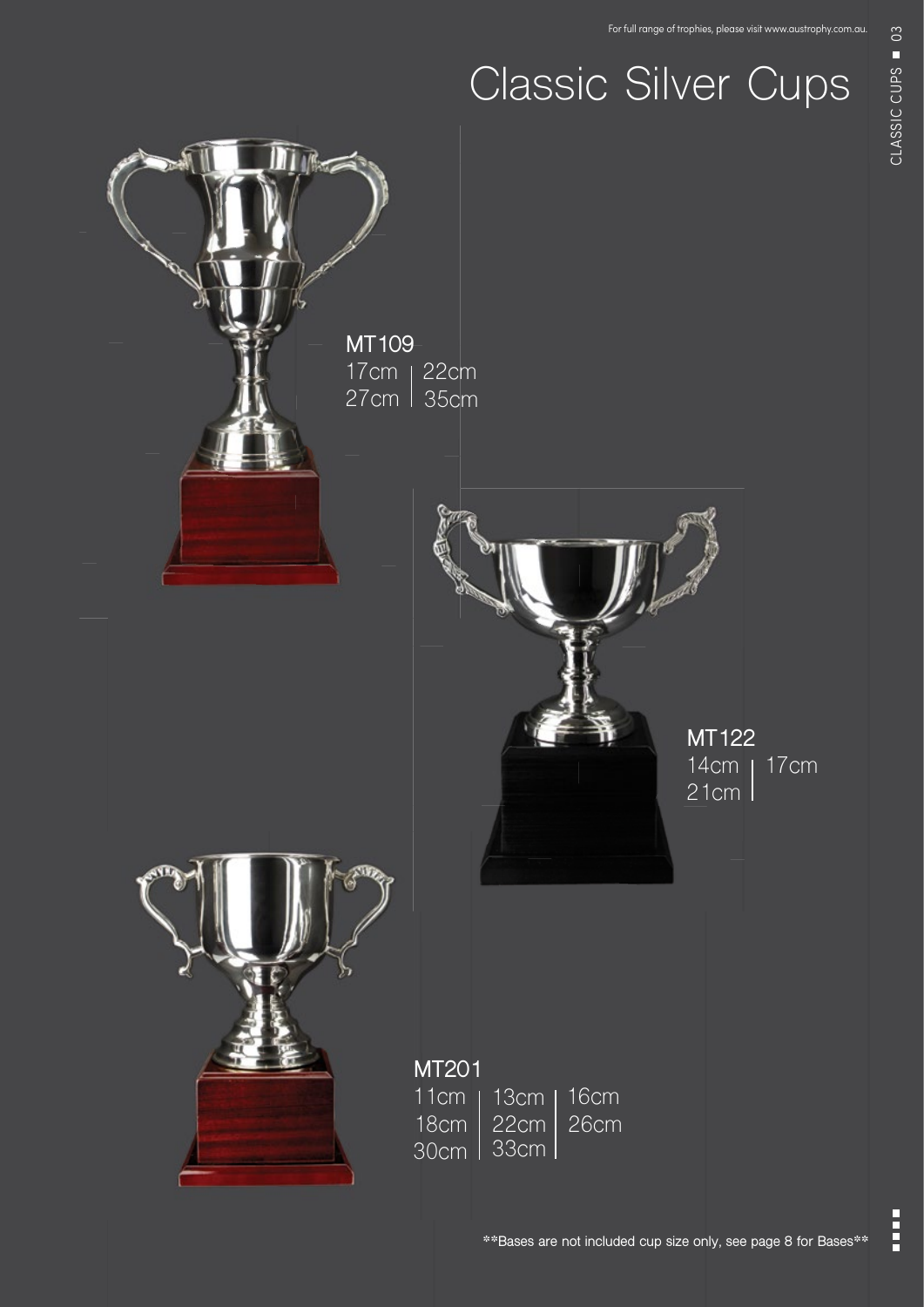#### Classic Silver Cups

**MT202** 14cm | 16cm 19cm 24cm **MT203** 40cm **MT204** 15cm 26cm 35cm 45cm

Å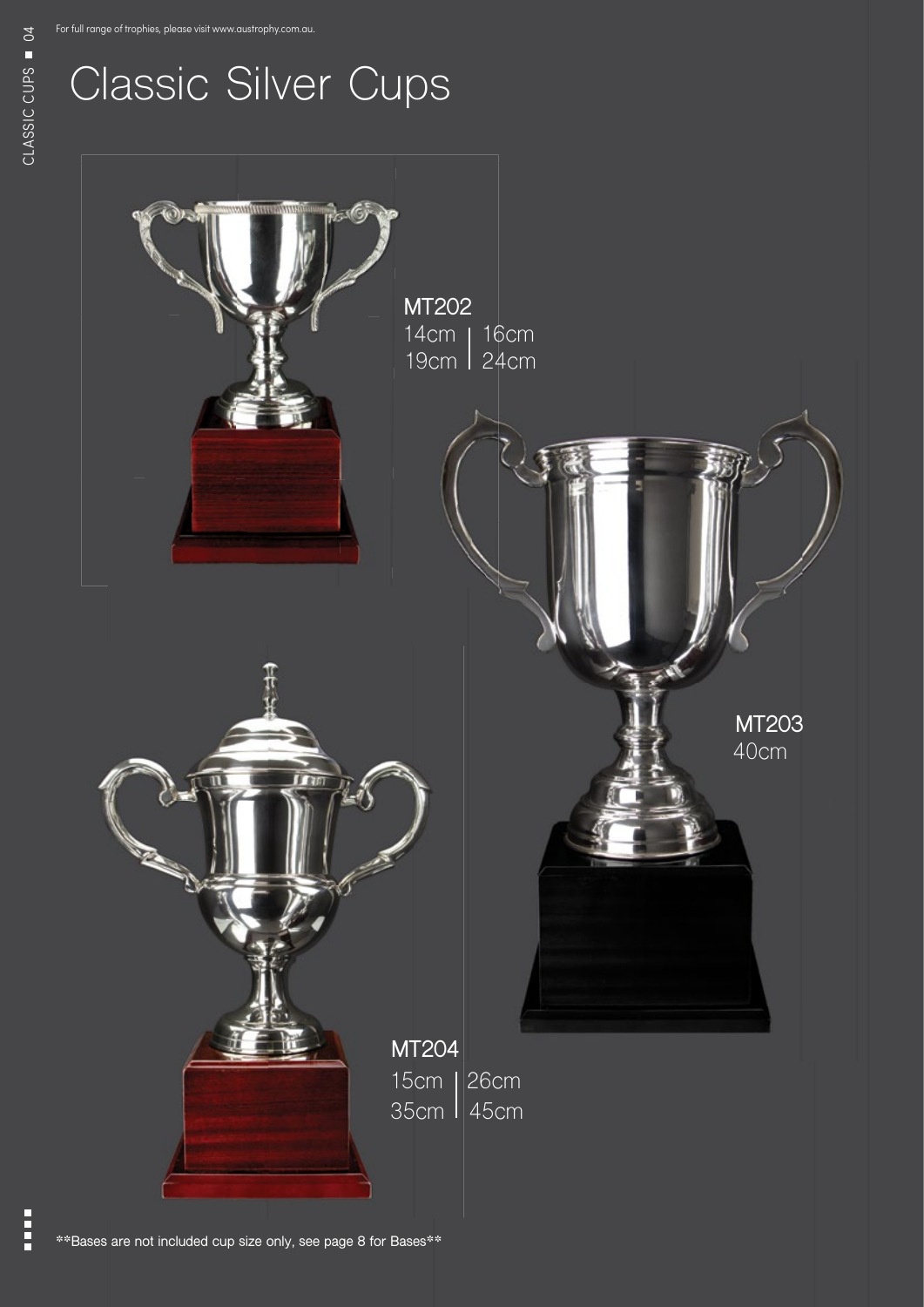### Classic Silver Cups



E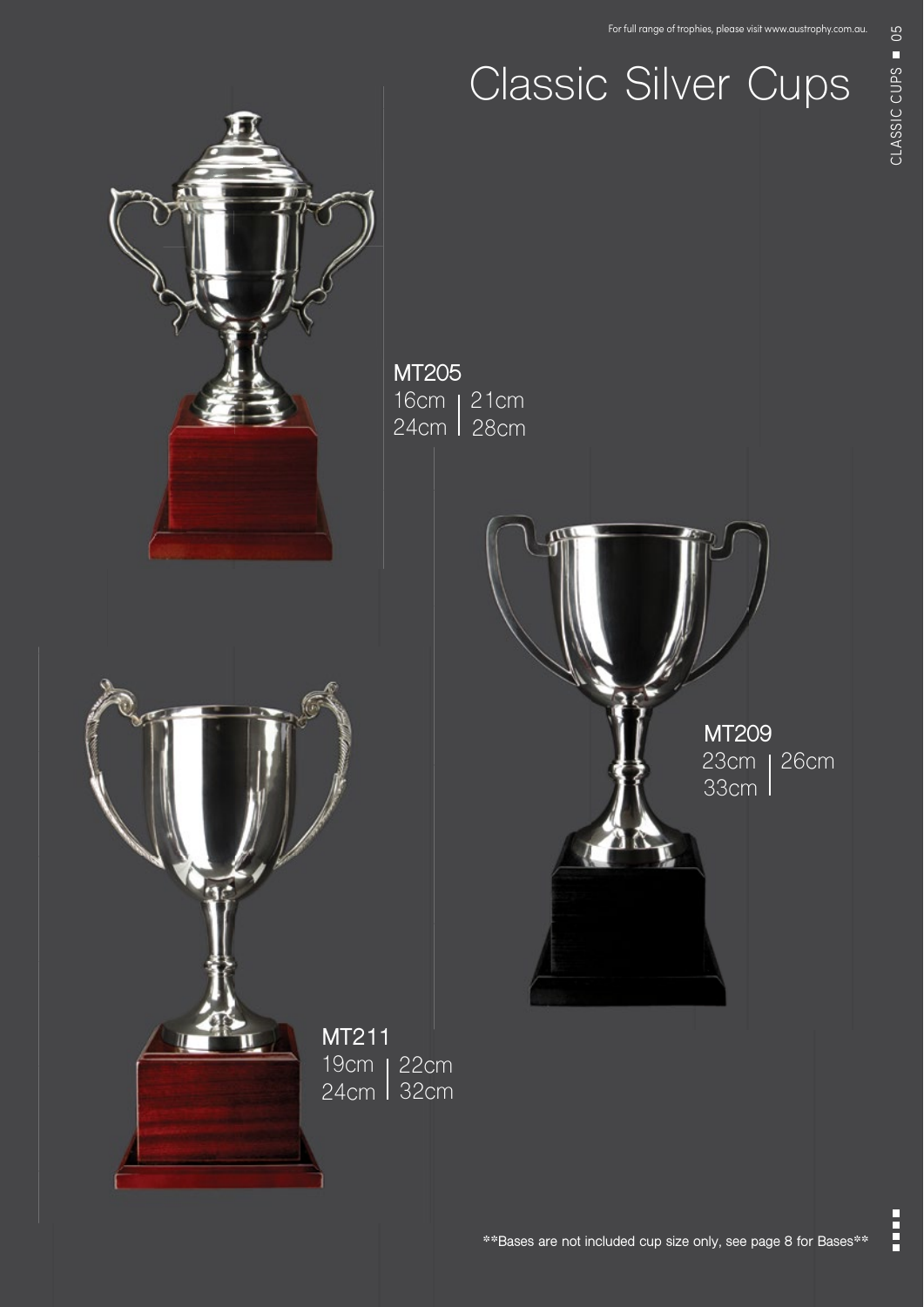#### Classic Silver Bowls

**MT300** 11cm 13cm 19cm **MT302** 31cm **MT301** 30cm

**\*\*Bases are not included cup size only, see page 8 for Bases\*\***

Ħ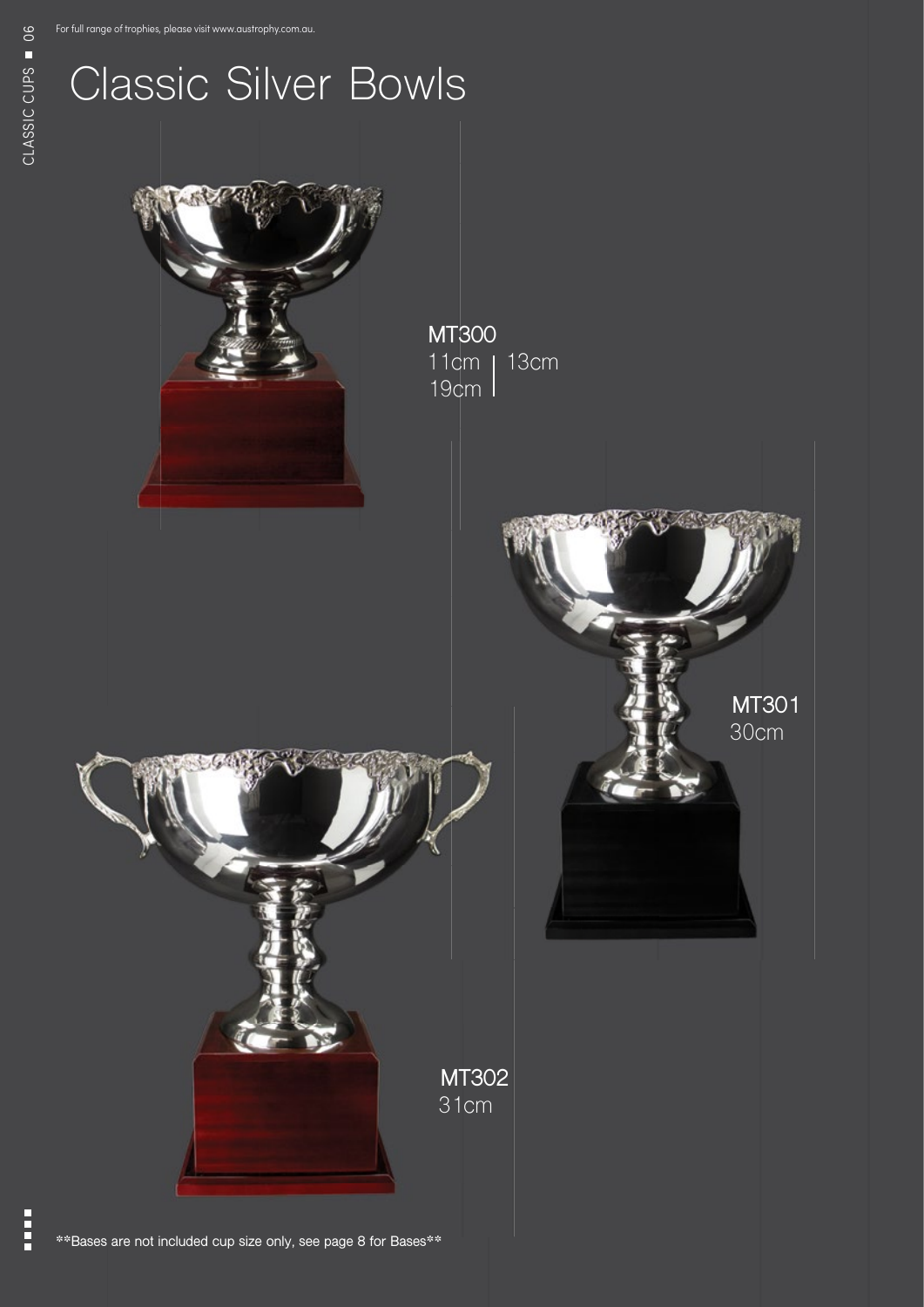### Classic Silver Bowls



E